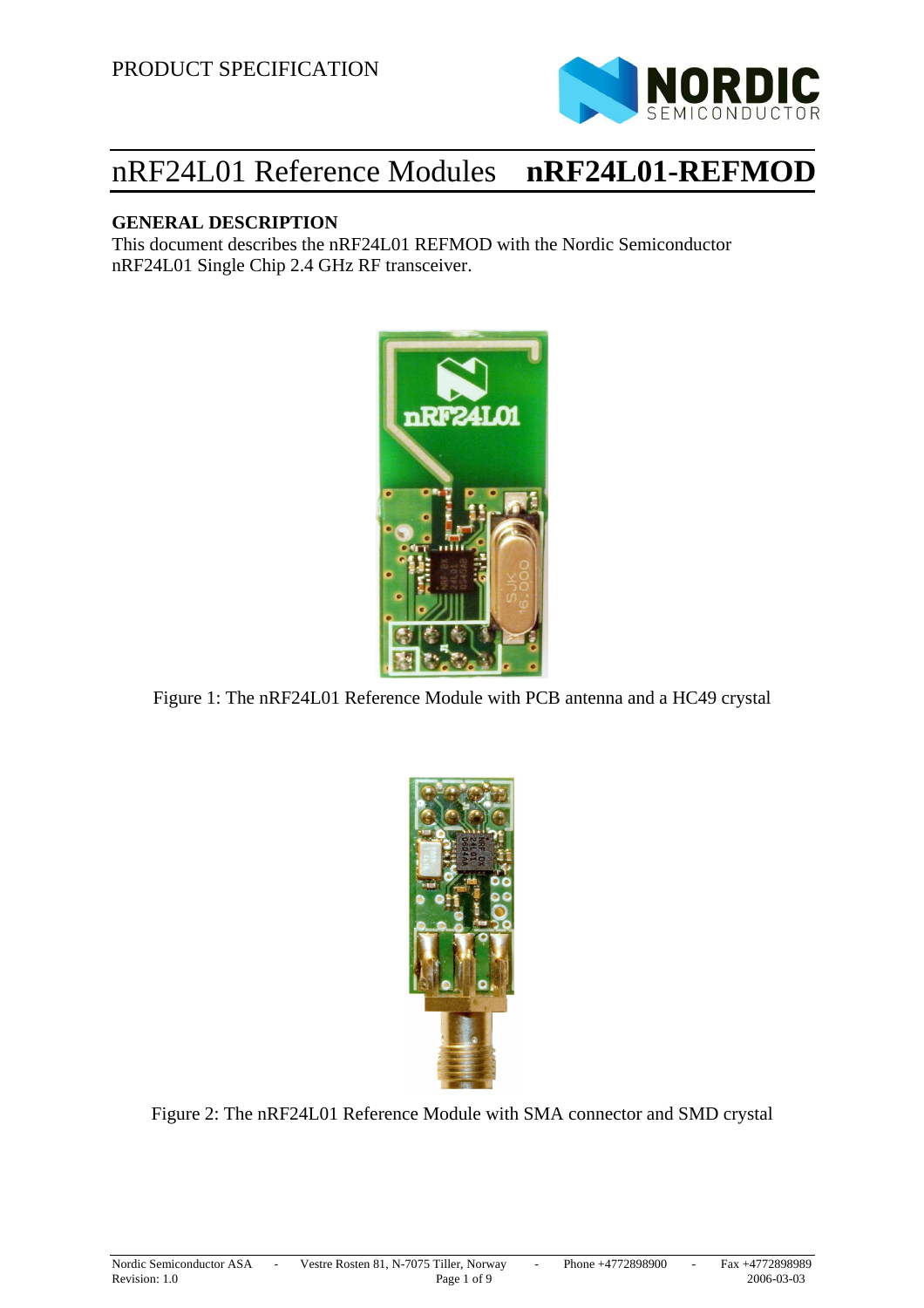

nRF24L01 Reference Module

### **INTRODUCTION**

The Reference Modules for the nRF24L01 Single Chip 2.4 GHz RF Transceiver has been developed to enable customers to test functionality, run communication and verify the performance parameters of the device. The nRF24L01 Reference Modules comes with the nRF24L01 EVKIT, but can also be ordered as a separate product from Nordic Semiconductor ASA. The modules come in two versions; one with a SMA connector and one with a quarter wave PCB antenna. The module with SMA connector is intended for conducted measurements.

This document describes the hardware of the nRF24L01 Reference Modules.

The nRF24L01 Reference Modules are intended for evaluation purposes and can be used as a module in an end product.

### **nRF24L01 REFERENCE MODULE DESCRIPTION**

Appendix 1 shows the nRF24L01 REFMOD circuit diagram and PCB layout. The component list is given in Appendix 2.

Figure 3 shows the block diagram of the nRF24L01 REFMOD.



Figure 3: Block diagram of the nRF24L01 REFMOD

All digital signals are routed through one connector (J1, pin out: Table 1) for easy connection to the nRF24L01 EVSYSTEM, MCU evaluation boards or other control circuitry. To operate the nRF24L01, a MCU must be present for device configuration and control.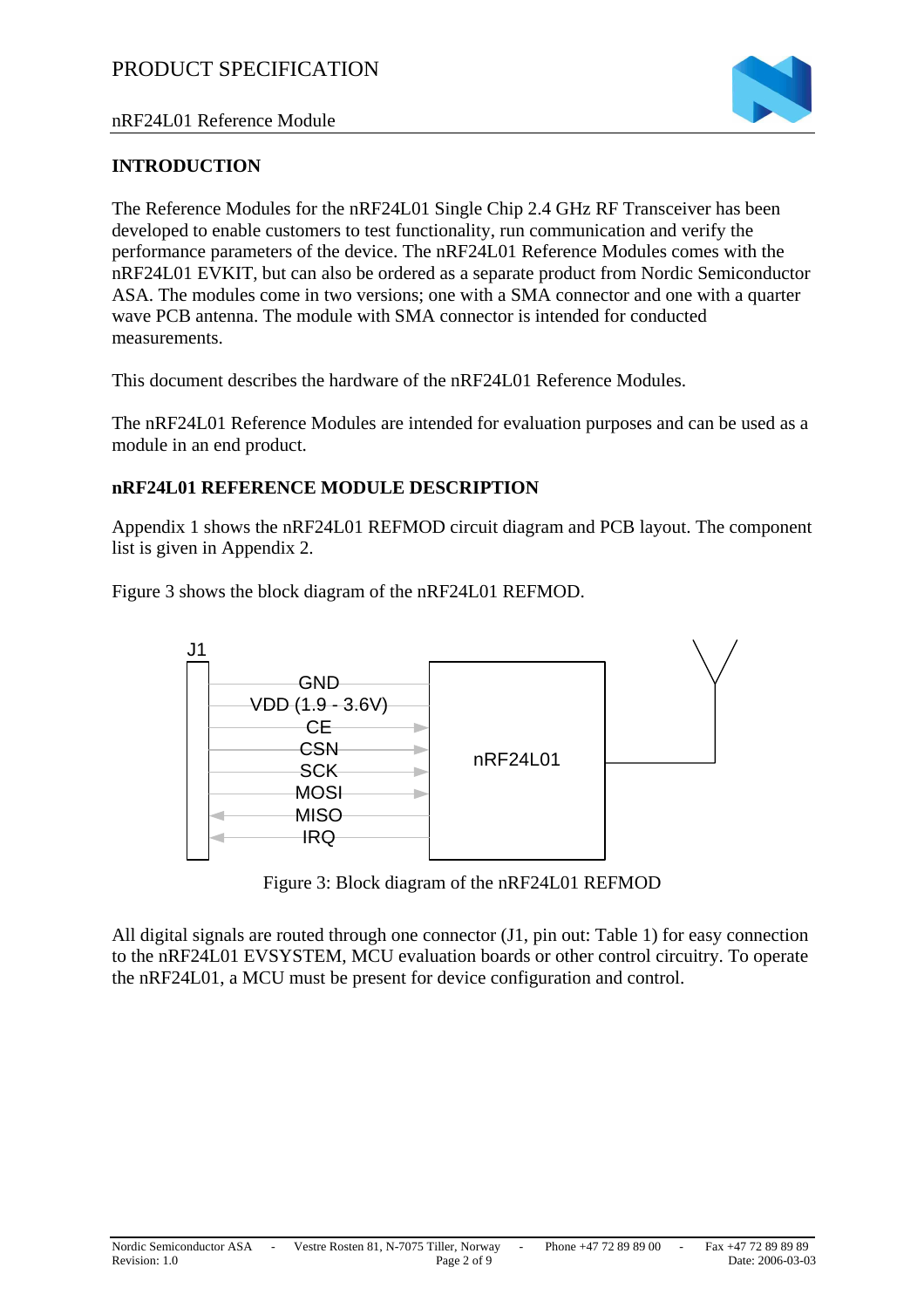# PRODUCT SPECIFICATION



#### nRF24L01 Reference Module

| Pin# | Signal name         |  |  |
|------|---------------------|--|--|
|      | <b>GND</b>          |  |  |
|      | $VDD (1.9V - 3.6V)$ |  |  |
|      | CE                  |  |  |
|      | <b>CSN</b>          |  |  |
|      | <b>SCK</b>          |  |  |
|      | <b>MOSI</b>         |  |  |
|      | <b>MISO</b>         |  |  |
|      | IRC                 |  |  |

Table 1: nRF24L01 REFMOD, J1 pin out

For convenient connection of the differential antenna output/input pins to a single-ended antenna or  $50\Omega$  test equipment, a version of the nRF24L01 REFMOD with differential to single ended matching network and a SMA connector is included. This network matches the 50Ω single end antenna or 50Ω test equipment impedance at the SMA connector, J2, to the recommended differential load impedance at the nRF24L01's RF I/O stage (pins ANT1 & ANT2). The employed matching network introduces an insertion loss of approximately 1dB at 2.4 GHz.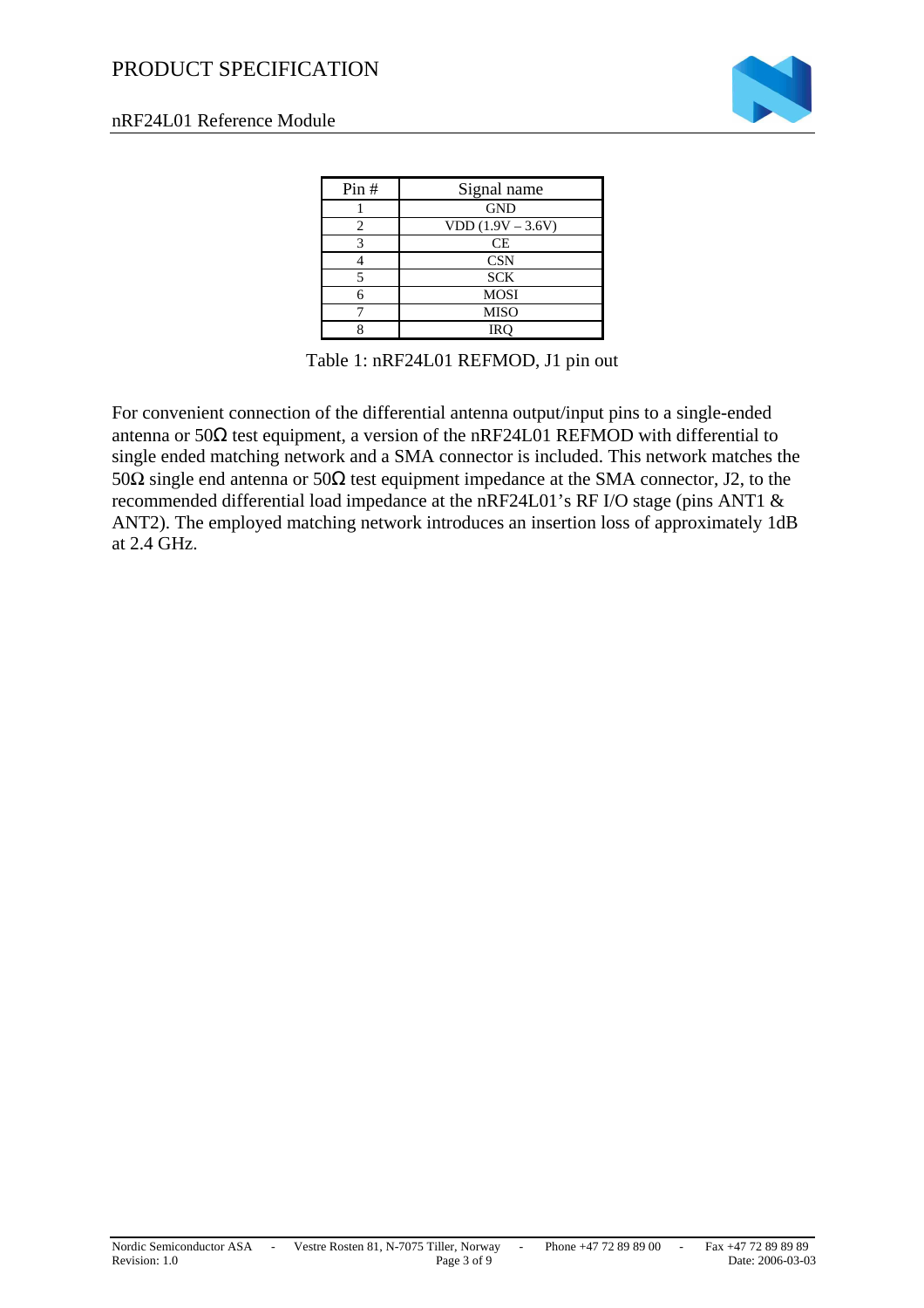

## **APPENDIX 1: CIRCUIT DIAGRAM AND PCB LAYOUT**



Figure 4: Schematics of the nRF24L01 REFMOD



Figure 5: nRF2401 REFMOD with PCB antenna PCB layout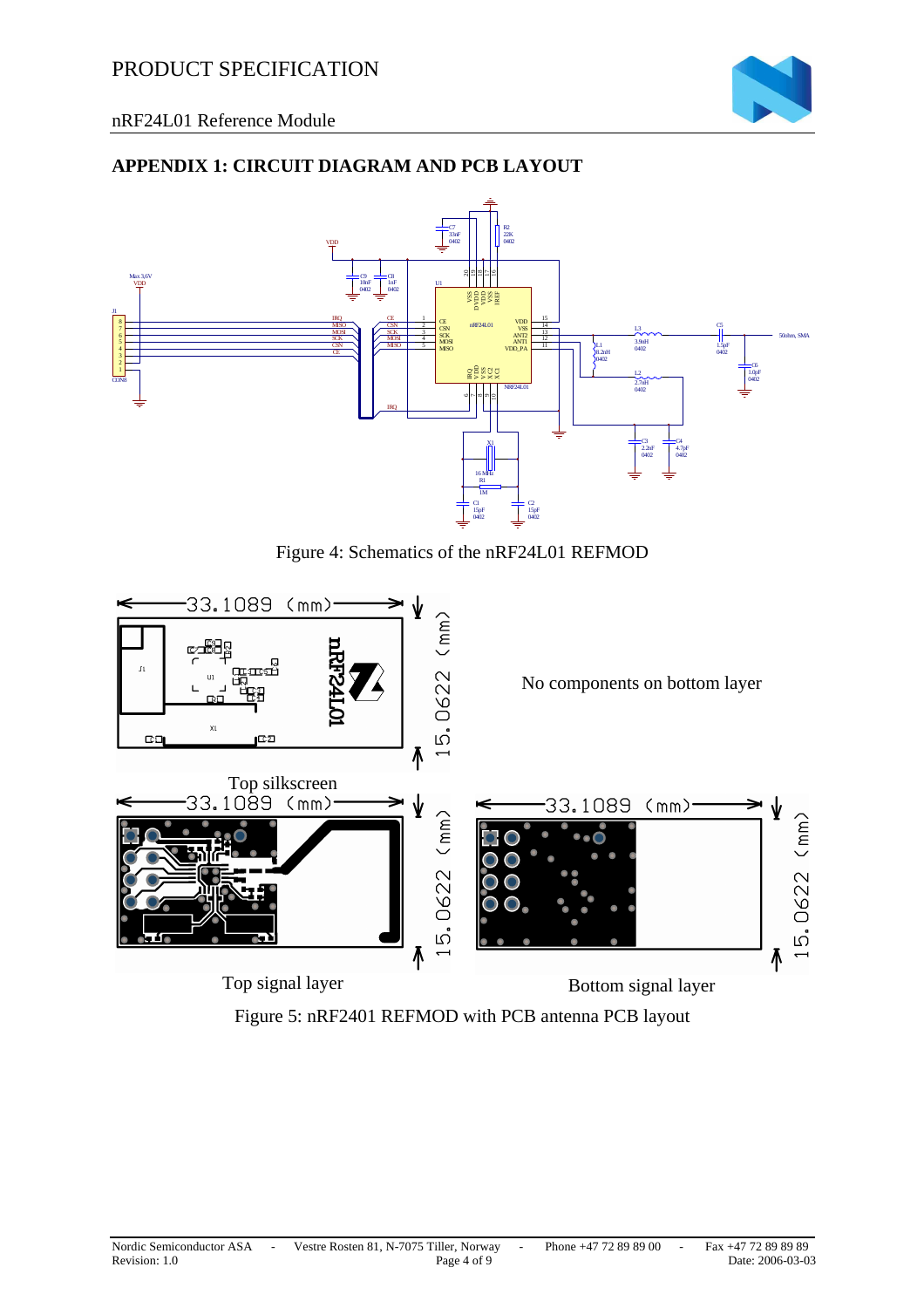# PRODUCT SPECIFICATION



nRF24L01 Reference Module



Figure 6: nRF2401 REFMOD with SMA connector PCB layout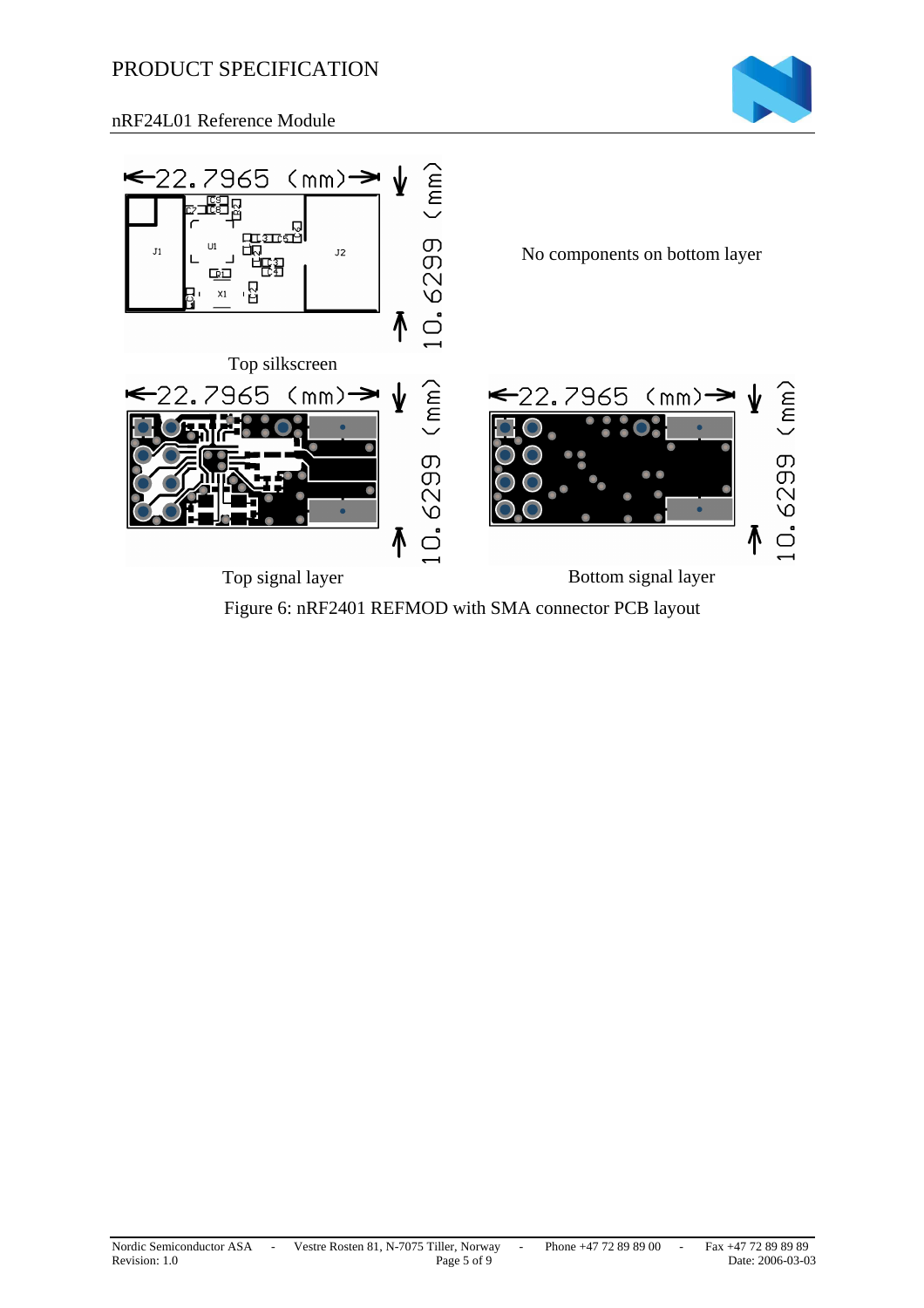

#### **APPENDIX 2: COMPONENT LIST**

| Component list nRF24L01 REFMOD |                    |             |                                                                        |  |
|--------------------------------|--------------------|-------------|------------------------------------------------------------------------|--|
| Designator                     | Value              | Footprint   | Description                                                            |  |
| C1 <sup>1</sup>                | 22pF               | 0402        | NPO, $+/$ - 5%, 50V                                                    |  |
| C2 <sup>1</sup>                | 22pF               | 0402        | NPO, $+/- 5\%$ , 50V                                                   |  |
| C <sub>3</sub>                 | 2.2nF              | 0402        | $X7R, +/- 10\%, 50V$                                                   |  |
| C <sub>4</sub>                 | 4.7pF              | 0402        | NPO, +/- 0.25 pF, 50V                                                  |  |
| C <sub>5</sub>                 | 1.5pF              | 0402        | NPO, $+/-$ 0.1 pF, 50V                                                 |  |
| C <sub>6</sub>                 | 1.0pF              | 0402        | NPO, $+/$ 0.1 pF, 50V                                                  |  |
| C7                             | 33nF               | 0402        | $X7R, +/- 10\%, 50V$                                                   |  |
| C <sub>8</sub>                 | 1nF                | 0402        | $X7R, +/- 10\%, 50V$                                                   |  |
| C <sub>9</sub>                 | 10nF               | 0402        | $X7R, +/- 10\%, 50V$                                                   |  |
| J1                             | CON <sub>8</sub>   |             |                                                                        |  |
| L1                             | 8.2nH              | 0402        | chip inductor $+/- 5\%$                                                |  |
| L2                             | 2.7nH              | 0402        | chip inductor $+/- 5\%$                                                |  |
| L <sub>3</sub>                 | 3.9 <sub>n</sub> H | 0402        | chip inductor $+/- 5\%$                                                |  |
| R <sub>1</sub>                 | 1M                 | 0402        | $+/-5%$                                                                |  |
| R <sub>2</sub>                 | 22K                | 0402        | $+/- 1$ %                                                              |  |
| U1                             | <b>NRF24L01</b>    | QFN20L/5x5  |                                                                        |  |
| X1                             | 16MHz              | <b>HC49</b> | +/-60ppm, See nRF24L01 Product Specification<br>for full specification |  |

Table 2: nRF24L01 REFMOD component list, common to both versions

The nRF24L01 REFMOD is manufactured on a 1.6mm thick, 2 layer FR4 substrate.

<sup>&</sup>lt;sup>1</sup> C1 and C2 must have values that match the crystals load capacitance, Cl.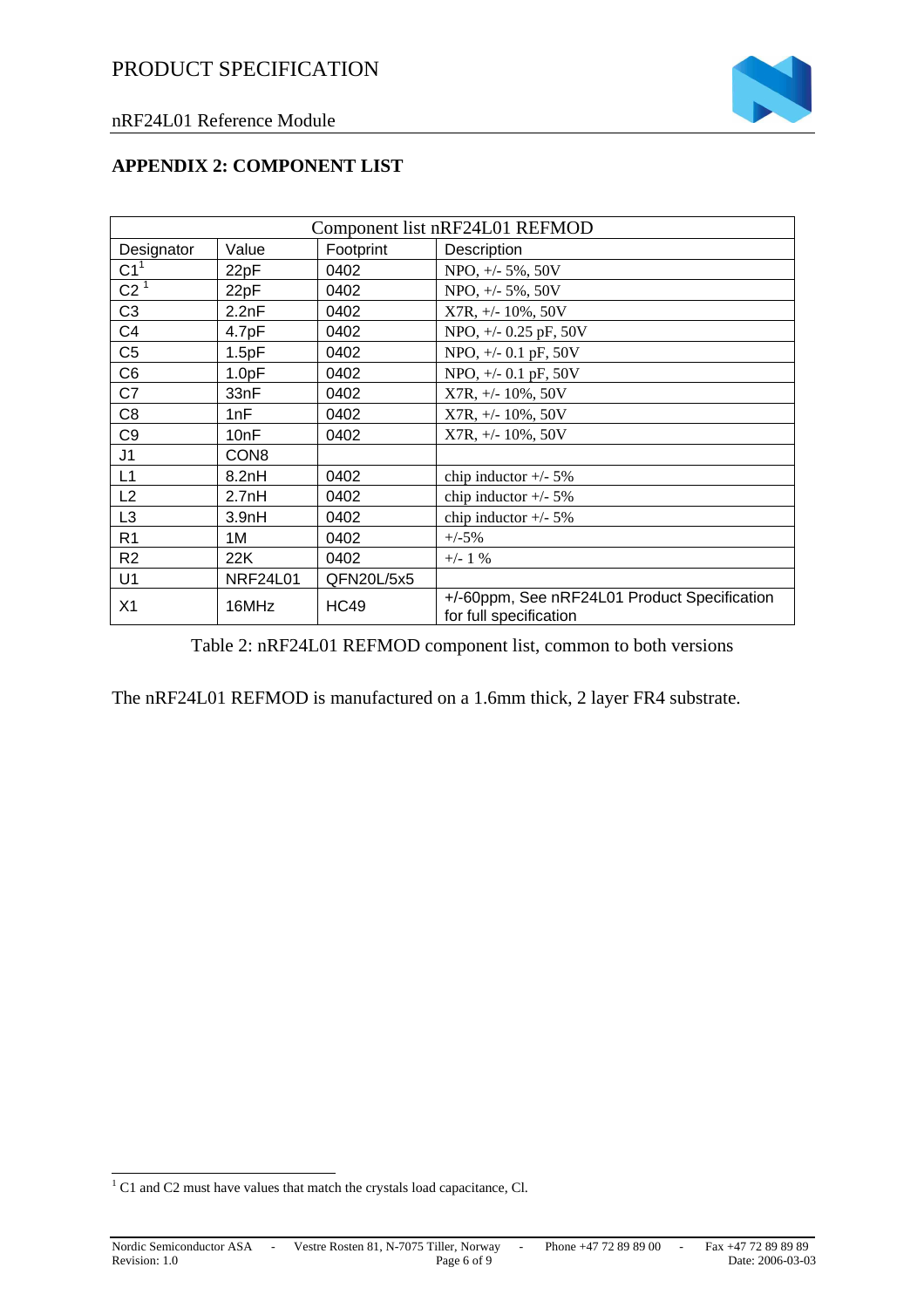

#### nRF24L01 Reference Module

#### **LIABILITY DISCLAIMER**

Nordic Semiconductor ASA reserves the right to make changes without further notice to the product to improve reliability, function or design. Nordic Semiconductor does not assume any liability arising out of the application or use of any product or circuits described herein.

# **LIFE SUPPORT APPLICATIONS**

These products are not designed for use in life support appliances, devices, or systems where malfunction of these products can reasonably be expected to result in personal injury. Nordic Semiconductor ASA customers using or selling these products for use in such applications do so at their own risk and agree to fully indemnify Nordic Semiconductor ASA for any damages resulting from such improper use or sale.

All rights reserved ®. Reproduction in whole or in part is prohibited without the prior written permission of the copyright holder.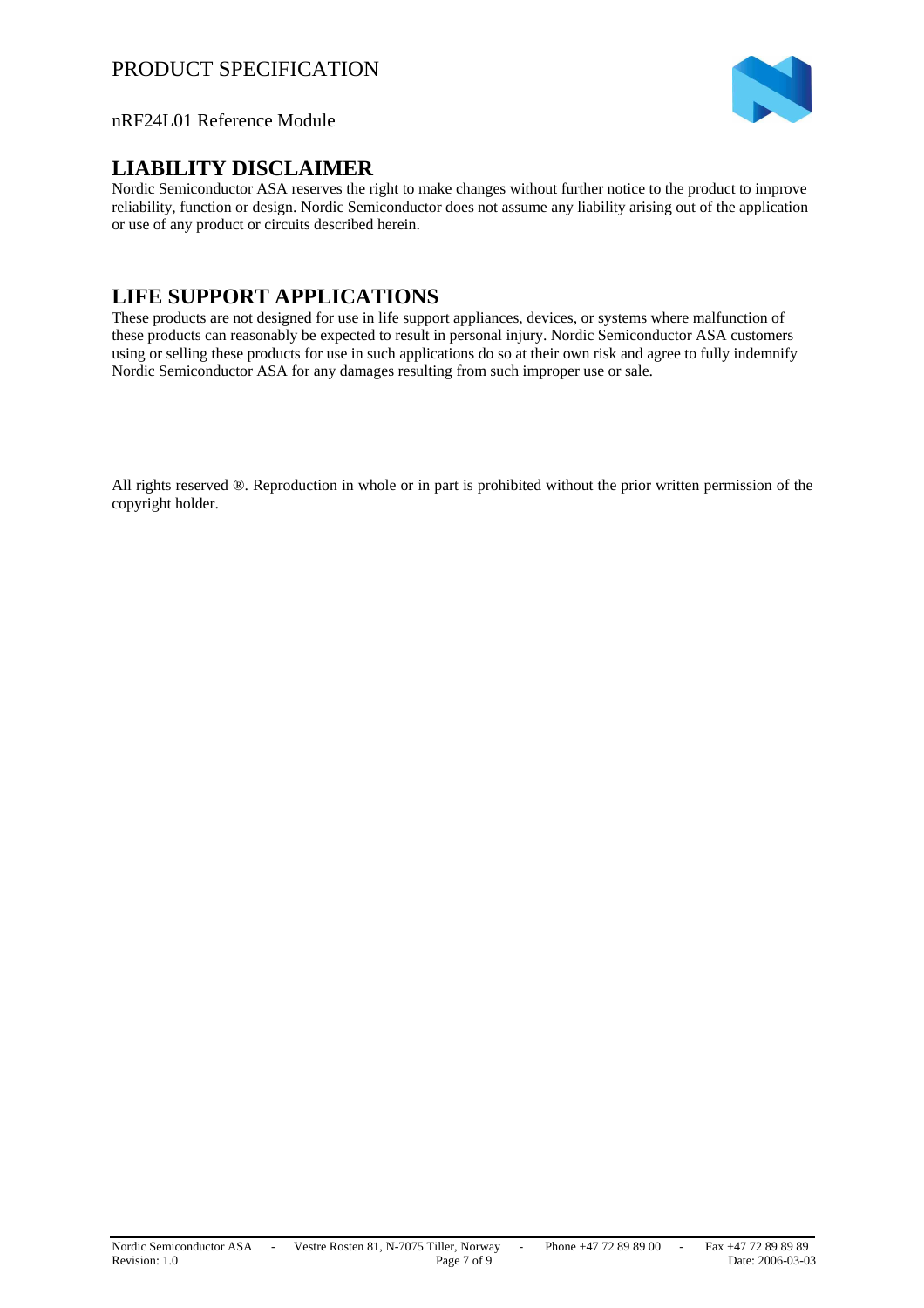nRF24L01 Reference Module



# **YOUR NOTES**